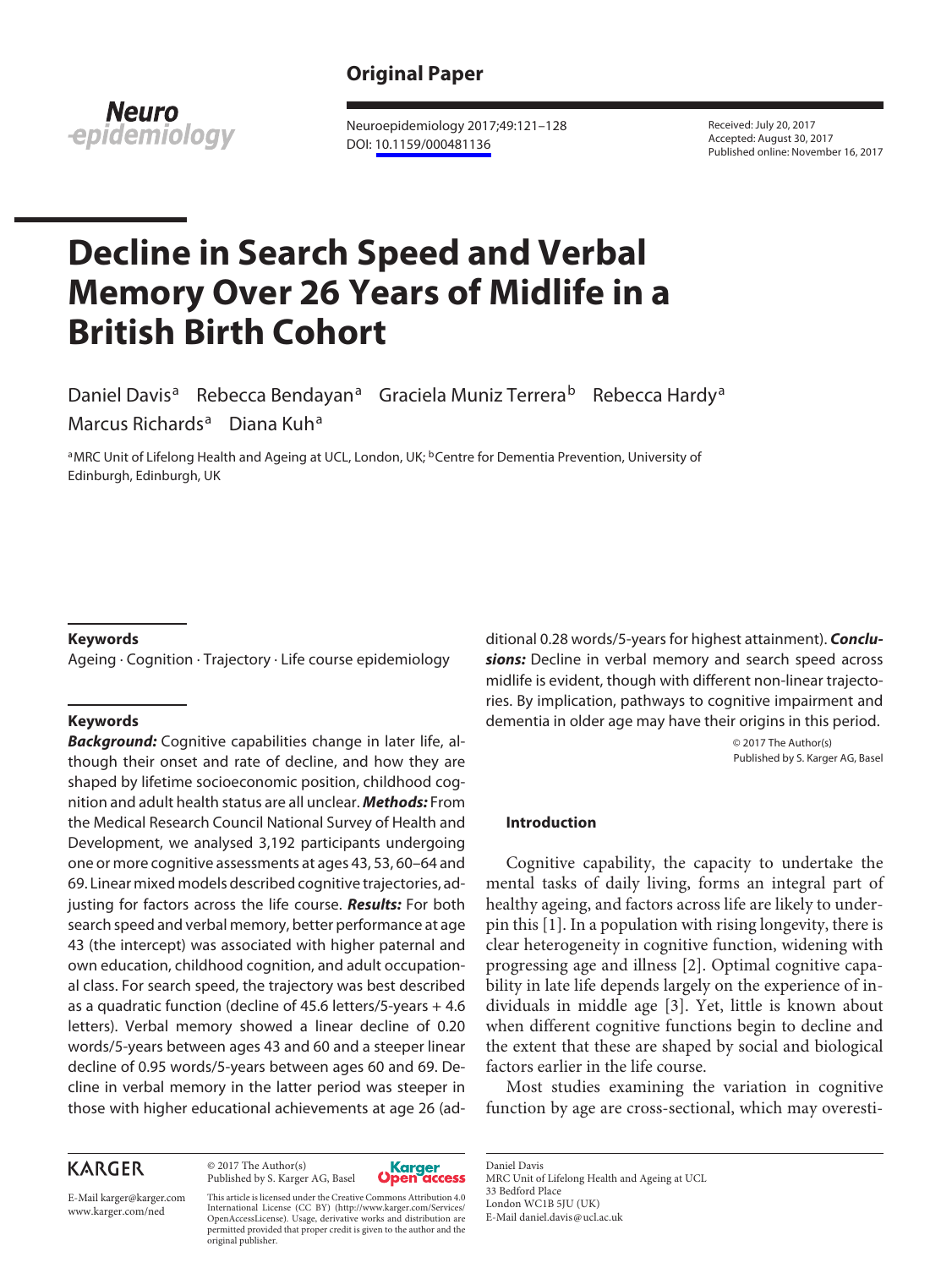mate differences due to secular changes in educational attainment [4]. This is evident in findings from the Seattle Longitudinal Studies, which follow cohorts in 7-year age bands, recruited every 7 years, assessed at 7-year intervals [5]. Here, cross-sectional (inter-individual) and longitudinal (intra-individual) differences can be compared, with little longitudinal change observed before age 60, consistent across several cognitive domains. In the Whitehall II study, although cross-sectional differences at baseline were larger than subsequent longitudinal change, decline was still apparent in reasoning, verbal fluency and verbal memory over 10 years from age 45 [6]. The Medical Research Council (MRC) National Survey of Health and Development (NSHD) reported a small decline in verbal memory and search speed in adults tested at ages 43 and 53, with greater declines observed in those with lower cognitive ability in childhood [7]. Both public health and individual interventions in those with low levels of performance, or a steeper than average decline, may therefore improve cognitive capability when they grow older[8, 9].

In this analysis, we used data from NSHD, the oldest of the British birth cohort studies, to describe trajectories of change in visual search speed and verbal memory over a 26-year-period from age 43 to 69. These tests were chosen to represent two fundamental aspects of fluid ability, speed of processing and episodic memory, which are sensitive to age and morbidity-associated decline and also relatively easy to measure repeatedly over time [10]. As NSHD provides a rare opportunity to include earlier life factors, we also investigated whether family background, childhood cognition and educational attainment were associated with these cognitive domains at 43 and their change with age, also accounting for adult socio-economic position (SEP), health status and unavoidable attrition due to mortality.

#### **Methods**

The NSHD is a birth cohort following up 5,362 individuals born during one week in March 1946 in England, Scotland and Wales [11, 12]. Representativeness has been maintained over time [13–15]. This report uses data collected over 24 assessments from birth. In 1989 (at age 43), of the 3,749 participants remaining in the study,  $3,262$  ( $87\%$ ) were assessed [11]; the majority of these participants (3247) had been flagged for death notification on the National Health Service Central Register. Of these, 3,192 (98%) had at least one cognitive assessment of verbal memory or search speed at this follow-up or at subsequent follow-ups at ages 53, 60– 64, and 69; this is the overall sample for analysis [16]. Ethical approval was obtained from the Multicentre Research Ethics Committee (for data collections up to 2010) and Queen Square Research Ethics Committee (14/LO/1073) and the Scotland Research Ethics Committee (14/SS/1009) for data collections between 2014 and 2015.

#### *Visual Search Speed and Verbal Memory*

All assessments at each of the 4 follow-ups (ages 43, 53, 60–64, and 69) were carried out at home or clinic visits by research nurses according to a standardised protocol. The visual search speed task required participants to cross out the letters P and W, randomly embedded within a grid of other letters in one minute. The score represents the total number of letters searched (maximum 600, except for at age 43 where maximum score was 450). Verbal memory was assessed through the recall of a 15-item word learning task, where each word was presented for 2 seconds. The score represents the total number of words correctly recalled over 3 identical trials (maximum 45). To minimise practice effects, 2 different word lists were alternated between follow-ups.

#### *Mortality*

We included deaths from any cause from March 1989 (43 years) until February 2016 (the end of the 69th year) notified through NHS Digital (previously the Office for National Statistics).

#### *Covariates*

Variables were chosen on the basis of factors previously demonstrated to be associated with adult cognition in NSHD [16, 17]. In childhood, paternal education (primary or none, more than primary) was used as a measure of childhood SEP. Childhood cognition was measured at age 8, using a battery of tests administered by participants' school teachers: reading comprehension, pronunciation, vocabulary, and non-verbal reasoning [18]. Childhood cognitive test scores were summed and standardised to the final sample. Where data on childhood cognition were missing at age 8 (*n* = 366), Z-scores from the assessment at age 11 or 15 were used  $(n = 89$  and  $n = 42$ , respectively). Educational attainment by age 26 was classified in 3 categories: below ordinary secondary qualifications (vocational); ordinary secondary qualifications ("O" levels and their training equivalents), advanced secondary qualifications ("A" levels and their equivalents) and above.

At age 43, adult SEP was based on participants' occupational class (I and II; IIINM and IIIM; IV and V). Measures of health status at this age included systolic blood pressure (of 2 measurements using a sphygmomanometer, the second measure was used if available), body mass index (BMI) calculated by measured height and weight; self-reported diabetes, stroke and cancer, and the World Health Organization Rose angina scale [19]. Smoking status (current, former, never) was also recorded.

#### *Statistical Analyses*

Linear mixed models were used to examine the trajectories of verbal memory and search speed, the intercept being set at age 43. Where data were skewed, models were adjusted using the Kenward-Roger procedure [20, 21]. Chronological age since 43, scaled in a 5-year unit to facilitate the interpretation of possible quadratic terms, was used as the time metric. Linear and nonlinear models with random intercepts and slopes were examined and the fit of the models was compared using the Bayesian Information Criterion (BIC). Linear and quadratic models were tested under the assumption that decline begins at age 43 and this de-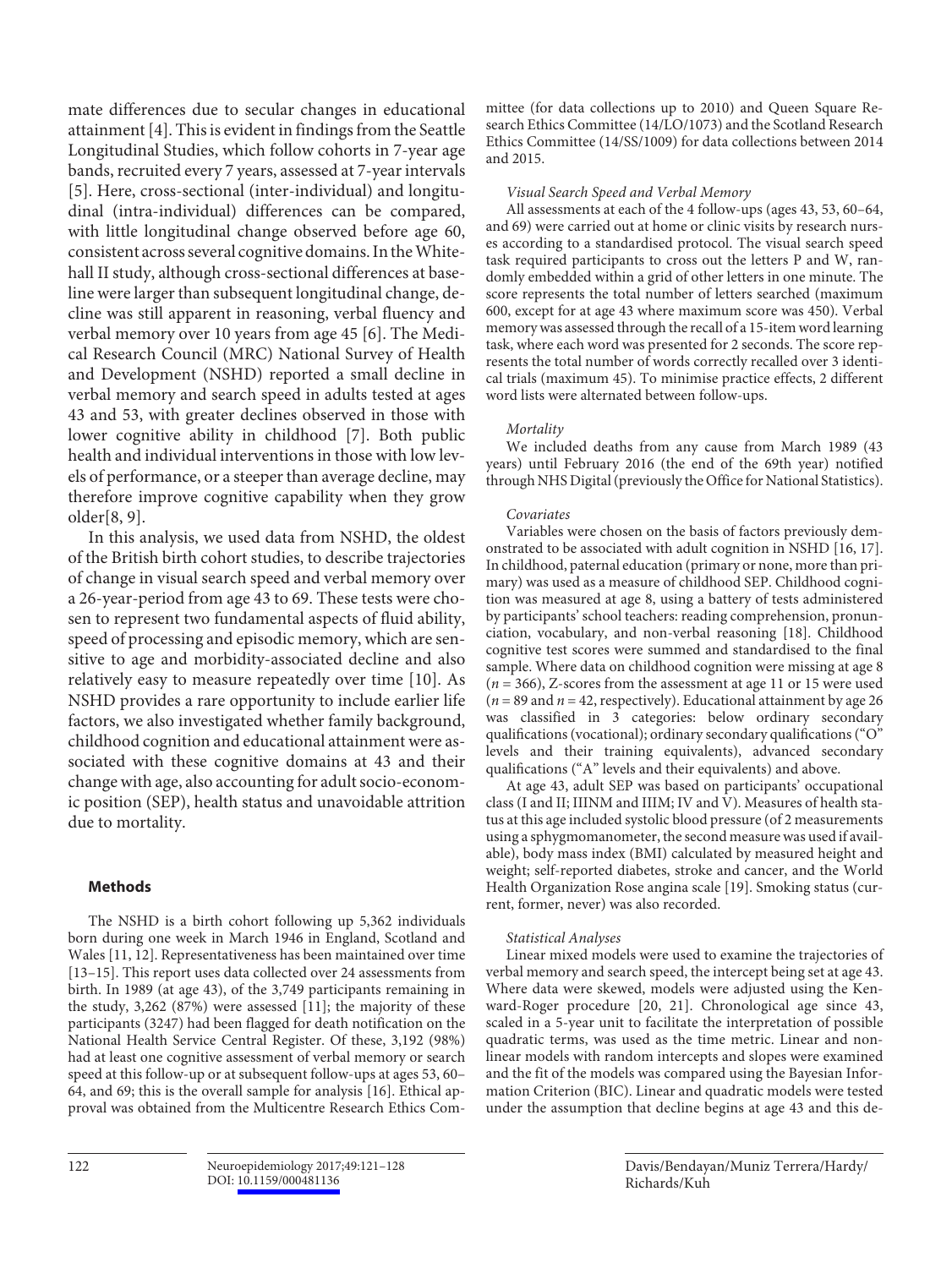|                                                 | <i>n</i> or mean | $%$ or SD      | Missing  | %                |
|-------------------------------------------------|------------------|----------------|----------|------------------|
| Men, $n$ (%)                                    | 1,611            | 51             | $\Omega$ | $\Omega$         |
| Earlier life factors                            |                  |                |          |                  |
| Father's education by age 6, > primary, $n$ (%) | 1,271            | 40             | 218      | 7                |
| General cognition in childhood, mean (SD)       | $\theta$         |                | $\Omega$ | $\boldsymbol{0}$ |
| Educational attainment by age 26, $n$ (%)       |                  |                | 104      | 3                |
| <ordinary <math="" level,="">n (%)</ordinary>   | 1,167            | 67             |          |                  |
| Ordinary level, $n$ (%)                         | 855              | 27             |          |                  |
| Advanced level, $n$ $(\%)$                      | 1,059            | 33             |          |                  |
| Adult factors at age 43                         |                  |                |          |                  |
| BMI, $\text{kg/m}^2$ , mean (SD)                | 25.5             | 4.2            | 221      | 7                |
| Systolic BP, mm Hg, mean (SD)                   | 123              | 16             | 252      | 8                |
| Diabetes, $n$ (%)                               | 29               | 1              | 199      | 7                |
| Smoking status, $n$ (%)                         |                  |                | 199      | 7                |
| Current                                         | 897              | 28             |          |                  |
| Ex                                              | 1,240            | 39             |          |                  |
| Never                                           | 849              | 27             |          |                  |
| Positive WHO Rose angina score, $n$ (%)         | 102              | 3              | 197      | 6                |
| Stroke, $n$ $(\%)$                              | 10               | $\Omega$       | 194      | 6                |
| Cancer, $n$ $(\%)$                              | 54               | $\overline{2}$ | 207      | 7                |
| Occupational class, $n$ (%)                     |                  |                | 47       | 1                |
| $I + II$                                        | 1,335            | 42             |          |                  |
| $IIINM + M$                                     | 1,299            | 41             |          |                  |
| $IV + V$                                        | 504              | 16             |          |                  |

| Table 1. Characteristics of 3,185 NSHD participants cognitively assessed in adult and childhood |  |
|-------------------------------------------------------------------------------------------------|--|
|-------------------------------------------------------------------------------------------------|--|

cline might be constant over time (linear) or not (quadratic). A spline model with a transition point at 60 was estimated in order to explore whether decline only begins at 60 (as suggested by data from the Seattle Longitudinal Studies and Whitehall II), or whether there is a difference of the speed of decline before and after this age. The models were estimated using PROC MIXED in SAS 9.3 [22]. Covariance matrices were assumed to be unstructured. Practice effects in search speed were investigated by comparing accuracy of target identification, in addition to the number of letters covered, over each wave. This measure estimated test-retest effects by comparing the accuracy of target identification (correct hits minus misses) but not used as a variable in the main analyses.

Associations with both intercept and slope were sequentially estimated for gender, early life, socio-economic and health factors. Fit was compared by selecting the model with the lowest BIC. Model 1: adjusted for gender. Model 2: additionally adjusted for early life factors (parental education, childhood cognition and educational attainment). Model 3: additionally adjusted for SEP. Model 4: additionally adjusted for health factors (smoking, BMI, systolic blood pressure, diabetes, stroke, rose angina, and cancer). We used cases where complete data were available for all covariates. Sensitivity analyses to quantify differences due to selective attrition through death were undertaken by re-estimating models restricted to only those who remained alive throughout the study period. Stata version 12.1 and SAS 9.3 were used for all statistical procedures (full details in data supplement).

## **Results**

## *Characteristics of Participants*

The sample characteristics for the 3,185 men and women included in these analyses are shown in Table 1. Half of the sample was male (*n* = 1,611, 51%), 1,059 (33%) had educational qualifications at "Advanced" level or beyond, and at age 43 average BMI was 25.5 kg/m<sup>2</sup> and 28% were current smokers. Cumulative deaths for the period under study (from age 43) were: 199 by age 53, 355 by age 60, 529 by age 65, and 715 by the end of the 69th year. Online supplemental Table S1, data supplement (for all online suppl. material, see www.karger.com/ doi/10.1159/000481136) shows the number of individuals undergoing cognitive assessment at each wave. Of 2,147 individuals assessed at age 69, 1,642 (76%) had measures of search speed at all 4 time points; 1,592 (74%) had 4 measures of verbal memory. For search speed, correlation of scores at each assessment until age 69 ranged from 0.43 to 0.60. For verbal memory, correlation across waves was slightly higher ( $p = 0.60$  to 0.67). Correlation between verbal memory and search speed at age 43 was low (*p* = 0.16). Average cognitive scores at each age tested tended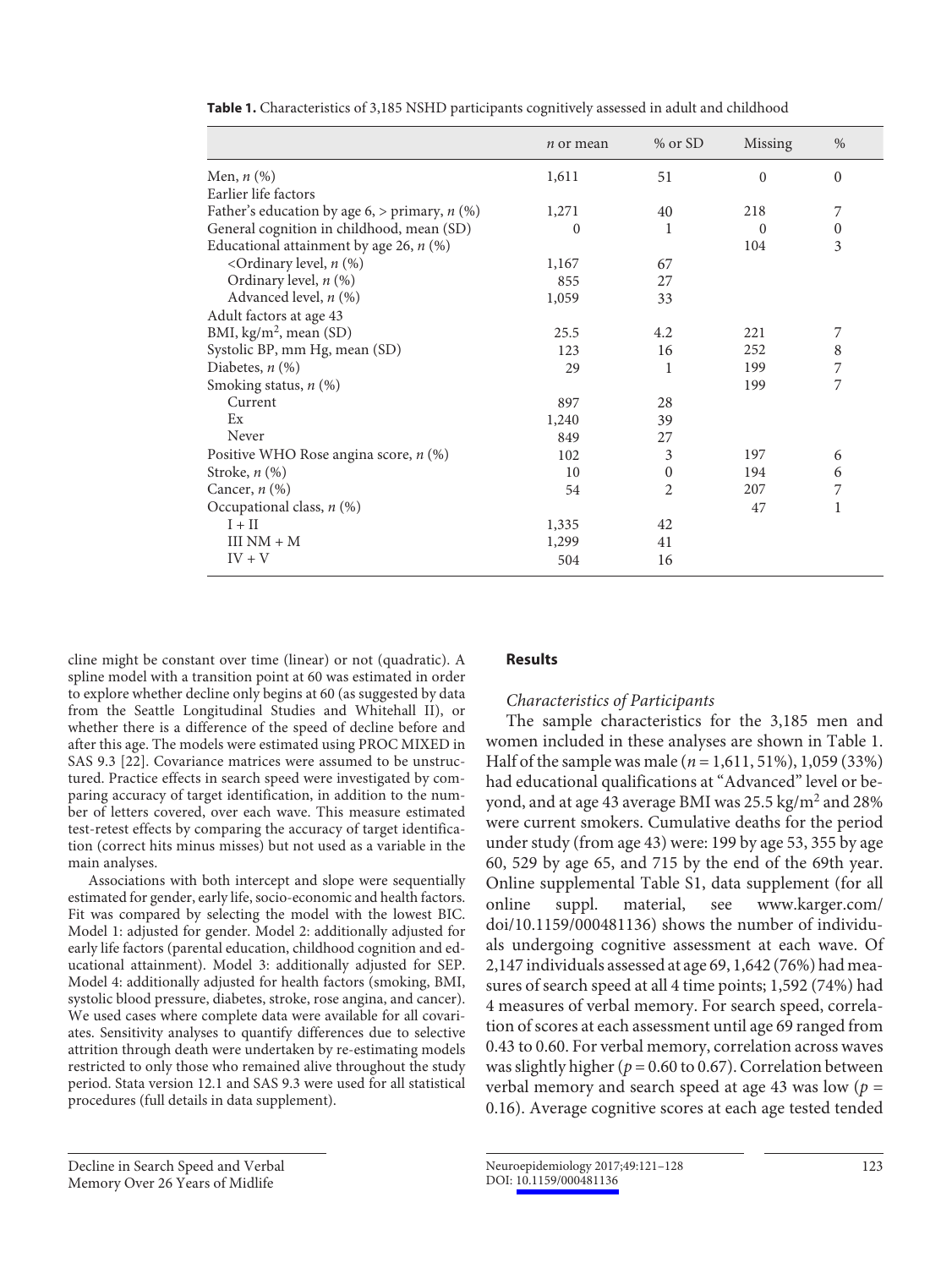|                                                                                                                                                                                              | Model 1 sex-adjusted |            |                                   |                                | Model $2 +$ early life factors |            |            |                                      | position | Model 3 + aocioeconomic           |                       |                  | Model $4 +$ health factors |            |                                      |                   |
|----------------------------------------------------------------------------------------------------------------------------------------------------------------------------------------------|----------------------|------------|-----------------------------------|--------------------------------|--------------------------------|------------|------------|--------------------------------------|----------|-----------------------------------|-----------------------|------------------|----------------------------|------------|--------------------------------------|-------------------|
|                                                                                                                                                                                              | beta                 | <b>LCI</b> | <b>UCI</b>                        | $p$ value                      | beta                           | <b>LCI</b> | <b>UCI</b> | $p$ value                            | beta     | <b>LCI</b>                        | <b>UCI</b>            | $p$ value beta   |                            | <b>LCI</b> | <b>UCI</b>                           | $p$ value         |
| Intercept                                                                                                                                                                                    |                      |            | 397.88 392.68 403.09              | < 0.001                        | 388.96                         | 382.47     | 395.46     | < 0.001                              | 385.62   |                                   | 377.66 393.59 < 0.001 |                  |                            |            | 411.89 395.37 428.41 < 0.001         |                   |
| Gender, male                                                                                                                                                                                 |                      |            | $-23.43$ $-29.33$ $-17.53$ <0.001 |                                | $-23.87$                       | $-30.09$   | $-17.65$   | < 0.001                              | $-24.66$ | $-30.95$                          |                       | $-18.37 < 0.001$ |                            |            | $-22.80 -29.54 -16.92 < 0.001$       |                   |
| Father's education                                                                                                                                                                           |                      |            |                                   |                                | 8.48                           | 3.44       | 13.51      | 0.001                                | 7.91     | 2.82                              | 12.99                 | 0.002            | 8.35                       | 3.18       | 13.53                                | 0.001             |
| Childhood cognition                                                                                                                                                                          |                      |            |                                   |                                | 4.87                           | 2.15       | 7.60       | < 0.001                              | 4.14     | 1.34                              | 6.93                  | 0.003            | 4.63                       | 1.84       | 7.43                                 | 0.001             |
| <b>Education</b> attainment                                                                                                                                                                  |                      |            |                                   |                                |                                |            |            |                                      |          |                                   |                       |                  |                            |            |                                      |                   |
| <ordinary< td=""><td></td><td></td><td></td><td></td><td>[ref]</td><td></td><td></td><td></td><td>[ref]</td><td></td><td></td><td></td><td>[ref]</td><td></td><td></td><td></td></ordinary<> |                      |            |                                   |                                | [ref]                          |            |            |                                      | [ref]    |                                   |                       |                  | [ref]                      |            |                                      |                   |
| Ordinary                                                                                                                                                                                     |                      |            |                                   |                                | 2.73                           | $-3.25$    | 8.73       | 0.37                                 | 1.84     | $-4.23$                           | 7.93                  | 55               | 1.53                       | $-4.64$    | 7.70                                 | 0.62              |
| Advanced                                                                                                                                                                                     |                      |            |                                   |                                | 15.27                          | 8.77       | 21.78      | < 0.001                              | 12.46    | 5.53                              | 19.39                 | < 0.001          | 11.92                      | 5.14       |                                      | $18.69 \le 0.001$ |
| Occupational class                                                                                                                                                                           |                      |            |                                   |                                |                                |            |            |                                      |          |                                   |                       |                  |                            |            |                                      |                   |
| $IV + V$                                                                                                                                                                                     |                      |            |                                   |                                |                                |            |            |                                      | [ref]    |                                   |                       |                  |                            |            |                                      |                   |
| $IIINM + M$                                                                                                                                                                                  |                      |            |                                   |                                |                                |            |            |                                      | 3.53     | $-3.36$                           | 10.43                 | 0.31             |                            |            |                                      |                   |
| $I + II$                                                                                                                                                                                     |                      |            |                                   |                                |                                |            |            |                                      | 8.81     | 1.01                              | 16.62                 | 0.02             |                            |            |                                      |                   |
| Smoking                                                                                                                                                                                      |                      |            |                                   |                                |                                |            |            |                                      |          |                                   |                       |                  |                            |            |                                      |                   |
| Never                                                                                                                                                                                        |                      |            |                                   |                                |                                |            |            |                                      |          |                                   |                       |                  | [ref]                      |            |                                      |                   |
| Former                                                                                                                                                                                       |                      |            |                                   |                                |                                |            |            |                                      |          |                                   |                       |                  | 0.22                       | $-5.30$    | 5.75                                 | 0.93              |
| Current                                                                                                                                                                                      |                      |            |                                   |                                |                                |            |            |                                      |          |                                   |                       |                  | $-12.13$                   | $-18.24$   |                                      | $-6.02$ < 0.001   |
| <b>BMI</b>                                                                                                                                                                                   |                      |            |                                   |                                |                                |            |            |                                      |          |                                   |                       |                  | $-1$                       | $-0.70$    | $-1.26 -0.14$                        |                   |
| <b>Diabetes</b>                                                                                                                                                                              |                      |            |                                   |                                |                                |            |            |                                      |          |                                   |                       |                  | $-25$                      |            | $-24.50 - 48.12 - 0.89$              |                   |
| Slope                                                                                                                                                                                        |                      |            |                                   |                                |                                |            |            |                                      |          |                                   |                       |                  |                            |            |                                      |                   |
| Slope (linear)/                                                                                                                                                                              |                      |            |                                   |                                |                                |            |            |                                      |          |                                   |                       |                  |                            |            |                                      |                   |
| 5-years                                                                                                                                                                                      |                      |            |                                   | $-49.01 -51.81 -46.19 < 0.001$ |                                |            |            | $-49.61$ $-52.56$ $-46.66$ $< 0.001$ |          | $-49.51$ $-52.48$ $-46.55$ <0.001 |                       |                  |                            |            | $-49.58$ $-52.55$ $-46.60$ $< 0.001$ |                   |
| Slope (quadratic)/                                                                                                                                                                           |                      |            |                                   |                                |                                |            |            |                                      |          |                                   |                       |                  |                            |            |                                      |                   |
| 25-years                                                                                                                                                                                     | 4.56                 | 4.17       | 4.95                              | < 0.001                        | 4.64                           | 4.22       | 5.05       | < 0.001                              | 4.62     | 4.21                              |                       | $5.04 \le 0.001$ | 4.61                       | 4.20       | 5.03                                 | < 0.001           |
| Gender                                                                                                                                                                                       | 1.84                 | 0.59       | 3.08                              | 0.003                          | 1.79                           | 0.49       | 3.10       | 0.007                                | 1.73     | 0.41                              | 3.04                  | 0.009            | 1.85                       | 0.53       | 3.17                                 | 0.006             |

**Table 2.** Change in midlife performance in search speed from age 43 in a sample of 2,612 individuals (8,162 observations) with complete covariate data

Search speed = no. letters scanned; fathers education (primary cf. > primary); childhood cognition (per SD); occupational class at age 43 defined by Registrar General; BMI body mass index at age 43 (per kg/m<sup>2</sup>); diabetes at age 43 (yes cf. no). No associations with stroke, systolic BP or occupational class at age 43 were evident, therefore not included in Model 4.

to decline, and this decline was less appreciable in those with complete cognitive data at all 4 ages (online suppl. Table S2).

## *Change in Search Speed from Ages 43 to 69*

BIC indices used in preliminary analyses to compare the fit of linear, quadratic, and spline models, showed the quadratic model provided the best fit. Table 2 presents data in 2,612 individuals with complete covariate data. For the average individual with a baseline level of other covariates, the maximally adjusted model estimated 412 letters (out of 450) scanned at age 43. The overall rate of change, which included a quadratic term, estimated a decline of 49.6 letters/5-years less 4.6 letters, with women declining less through this time (Table 2, model 4). Accuracy of target identification also declined between age 43 and 69 (data supplement, online suppl. Table S2), suggesting that practice effects were not likely to account for the slowing in the decline observed.

Women scanned on average 22.8 more letters at age 43; higher levels of father's education, childhood cognition, and educational attainment by age 26 were also associated with higher scores in search speed at age 43 (Table 2). Women had slower decline compared to men (1.9 letters/5-years; Table 2, model 4). Figure 1 plots the average change in search speed between ages 43 and 69. Sensitivity analyses including only those individuals who were alive at the last follow-up were performed, with minimal change evident in the estimated parameters, all of which were in the same direction as shown in Table 2 (data supplement, online suppl. Table S3).

## *Change in Verbal Memory from Age 43 to age 69*

These models were based on 2,591 individuals with complete covariate data. The same 3 trajectories tested in terms of search speed (linear, quadratic, and spline models) showed that the spline model with a transition point at age 60 gave the best fit (Table 3). Such a model divides the data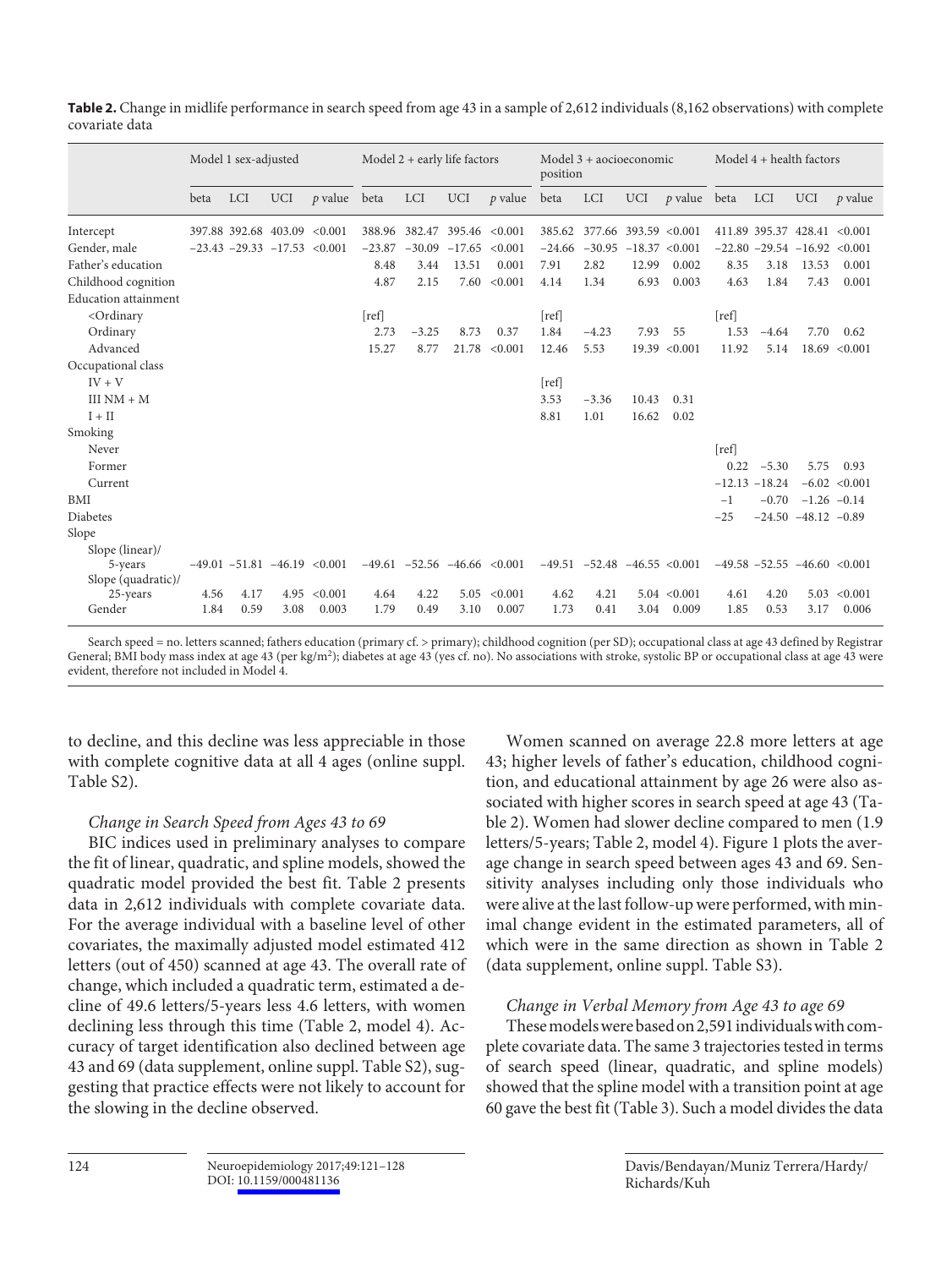

**Fig. 1.** Change in search speed over midlife. Mean scores for men and women shown at each time point between ages 43 and 69.

into 2 segments of time and fits a linear trajectory to each of the segments. Thus, spline 1 represents the linear change from age 43 to the transition point – at age 60 – whereas spline 2 represents the linear change from age 60 to age 69. For the fully adjusted model (Table 3, Model 4) the average number of words correctly recalled at the transition point was 24.1. Therefore, on average there was an overall decline of 0.2 words/5-years up to age 60 and 0.95 words/5-years thereafter. As with search speed, the intercept was significantly higher for women, and for those with higher levels in father's education, childhood cognition and educational attainment, even after adjusting for other factors in adulthood (Table 3, models 1-4). Lower occupational class, current smoking, higher BMI and having experienced a stroke by age 43 were also associated with memory scores at age 43. Educational attainment was associated with faster decline after age 60 (additional loss of 0.28 words/5-years in those with highest, compared with the lowest, educational attainment (Fig. 2). No other factors were associated with the slope. As with search speed, a sensitivity analysis including only those individuals who were still alive at age 69 gave similar results (data supplement, online suppl. Table S4).

## **Discussion**

This analysis showed that a degree of decline in both search speed and verbal memory is evident across midlife, but the temporal sequence of these changes differs. Decline in search speed appeared to decelerate over this time



**Fig. 2.** Change in verbal memory over midlife. Mean scores for by educational attainment by age 26 shown at each time point between ages 43 and 69.

period for both genders. In contrast, decline in verbal memory accelerated after age 60. Paternal education, childhood cognition, educational attainment, adult SEP and health status at 43 were associated with better search speed and verbal memory at age 43. For search speed, women demonstrated higher performance at age 43, but then declined faster. Those who had attained a higher level of education by age 26 showed a faster decline in verbal memory after age 60 compared with those with lower levels of education, though sustained higher performance overall. Taken together, these findings indicate the importance of factors across the life course in maintaining the cognitive capability developed in childhood.

The major strength of these analyses is the long, prospective follow-up of a nationally representative population sample. This uniquely allows for observed changes across 26 years of midlife to be understood unconfounded by age, and in relation to prospective measures of childhood cognition, education, lifetime SEP and health status. Nonetheless, several limitations must be highlighted. First, in common with other cohort studies, these associations may be underpinned by residual confounding. We adjusted for overall educational attainment by age 26; however, there is scope to investigate the effects of education and cognitive development in more detail. By using randomeffects models and complete case analyses for covariates, we assumed data were missing at random, which may not be the case. Finally, some of the observed associations may be subject to secular trends, particularly in education, and therefore specific to this British post-war generation [23].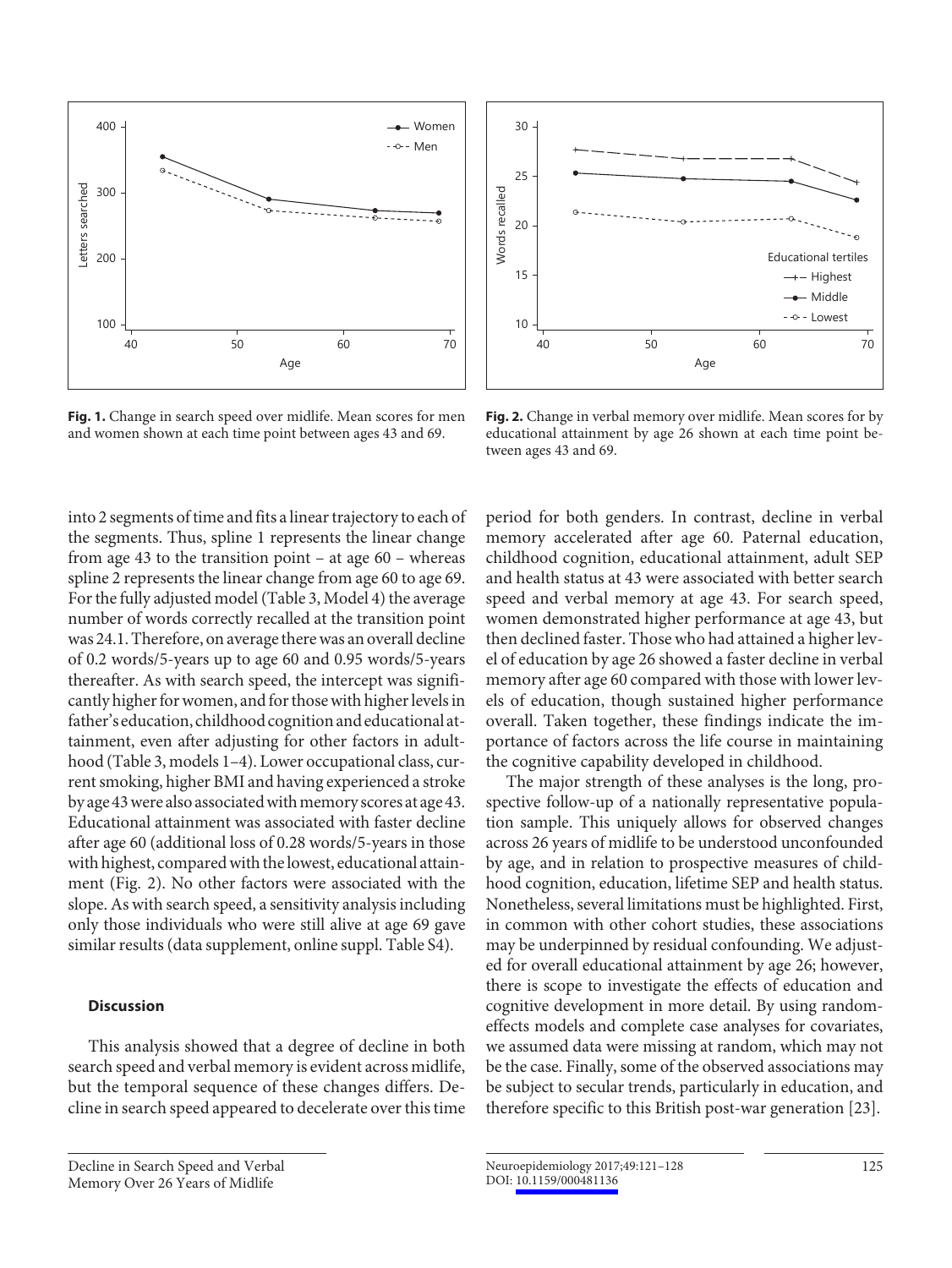|                                                                                                                                                                                           | Model 1 sex-adjusted |                 |            | Model $2 +$ early life factors |         |            |               | Model $3 +$ socioeconomic<br>position |         |         |               | Model $4 +$ health factors |         |            |            |           |
|-------------------------------------------------------------------------------------------------------------------------------------------------------------------------------------------|----------------------|-----------------|------------|--------------------------------|---------|------------|---------------|---------------------------------------|---------|---------|---------------|----------------------------|---------|------------|------------|-----------|
|                                                                                                                                                                                           | beta                 | <b>LCI</b>      | <b>UCI</b> | <i>p</i> value                 | beta    | <b>LCI</b> | <b>UCI</b>    | $p$ value                             | beta    | LCI     | <b>UCI</b>    | $p$ value                  | beta    | <b>LCI</b> | <b>UCI</b> | $p$ value |
| Intercept                                                                                                                                                                                 |                      |                 |            |                                |         |            |               |                                       |         |         |               |                            |         |            |            |           |
| Intercept                                                                                                                                                                                 |                      | 24.86 24.52     |            | $25.19$ < $0.001$              | 22.53   | 22.13      | 22.93         | < 0.001                               | 21.80   | 21.57   | 22.32         | < 0.001                    | 24.05   | 22.77      | 25.33      | < 0.001   |
| Gender, male                                                                                                                                                                              | $-2.05$              | $-2.47$         |            | $-1.63$ < 0.001                | $-2.05$ | $-2.39$    | $-1.72$       | < 0.001                               | $-2.22$ | $-2.56$ | $-1.87$       | < 0.001                    | $-2.13$ | $-2.48$    | $-1.77$    | < 0.001   |
| Father's education                                                                                                                                                                        |                      |                 |            |                                | 0.69    | 0.31       | 1.06          | < 0.001                               | 0.58    | 0.20    | 0.95          | 0.002                      | 0.52    | 0.13       | 0.90       | 0.008     |
| Childhood cognition                                                                                                                                                                       |                      |                 |            |                                | 2.10    | 1.90       | 2.30          | < 0.001                               | 2.01    | 1.80    | 2.21          | < 0.001                    | 1.99    | 1.78       | 2.20       | < 0.001   |
| <b>Education</b> attainment                                                                                                                                                               |                      |                 |            |                                |         |            |               |                                       |         |         |               |                            |         |            |            |           |
| <ordinary< td=""><td></td><td></td><td></td><td></td><td>ref.</td><td></td><td></td><td></td><td>ref.</td><td></td><td></td><td></td><td>ref.</td><td></td><td></td><td></td></ordinary<> |                      |                 |            |                                | ref.    |            |               |                                       | ref.    |         |               |                            | ref.    |            |            |           |
| Ordinary                                                                                                                                                                                  |                      |                 |            |                                | 2.36    | 1.89       | 2.82          | < 0.001                               | 2.20    | 1.73    | 2.67          | < 0.001                    | 2.04    | 1.56       | 2.52       | < 0.001   |
| Advanced                                                                                                                                                                                  |                      |                 |            |                                | 3.85    | 3.35       | 4.35          | < 0.001                               | 3.39    | 2.86    | 3.92          | < 0.001                    | 3.19    | 2.65       | 3.74       | < 0.001   |
| Occupational class                                                                                                                                                                        |                      |                 |            |                                |         |            |               |                                       |         |         |               |                            |         |            |            |           |
| $IV + V$                                                                                                                                                                                  |                      |                 |            |                                |         |            |               |                                       | ref.    |         |               |                            | ref.    |            |            |           |
| $IIINM + M$                                                                                                                                                                               |                      |                 |            |                                |         |            |               |                                       | 0.90    | 0.39    | 1.42          | < 0.001                    | 0.80    | 0.28       | 1.33       | 0.002     |
| $I + II$                                                                                                                                                                                  |                      |                 |            |                                |         |            |               |                                       | 1.63    | 1.06    | 2.21          | < 0.001                    | 1.49    | 0.90       | 2.08       | < 0.001   |
| Smoking                                                                                                                                                                                   |                      |                 |            |                                |         |            |               |                                       |         |         |               |                            |         |            |            |           |
| Never                                                                                                                                                                                     |                      |                 |            |                                |         |            |               |                                       |         |         |               |                            | ref.    |            |            |           |
| Former                                                                                                                                                                                    |                      |                 |            |                                |         |            |               |                                       |         |         |               |                            | 0.11    | $-0.30$    | 0.52       | 0.52      |
| Current                                                                                                                                                                                   |                      |                 |            |                                |         |            |               |                                       |         |         |               |                            | $-0.73$ | $-1.19$    | $-0.28$    | 0.002     |
| <b>BMI</b>                                                                                                                                                                                |                      |                 |            |                                |         |            |               |                                       |         |         |               |                            | $-0.07$ | $-0.11$    | $-0.03$    | < 0.001   |
| Stroke                                                                                                                                                                                    |                      |                 |            |                                |         |            |               |                                       |         |         |               |                            | $-3.13$ | $-6.01$    | $-0.26$    | 0.03      |
| Slope                                                                                                                                                                                     |                      |                 |            |                                |         |            |               |                                       |         |         |               |                            |         |            |            |           |
| Before 60                                                                                                                                                                                 |                      | $-0.13 -0.24$   | $-0.02$    | 0.01                           | $-0.20$ | $-0.29$    | $-0.11$       | < 0.001                               | $-0.20$ | $-0.29$ | $-0.10$       | < 0.001                    | $-0.20$ | $-0.29$    | $-0.10$    | < 0.001   |
| Sex (before 60)                                                                                                                                                                           |                      | $-0.14 - 0.24$  | $-0.02$    | 0.01                           |         |            |               |                                       |         |         |               |                            |         |            |            |           |
| After 60                                                                                                                                                                                  |                      | $-1.08$ $-1.21$ |            | $-0.94 < 0.001$                | $-0.91$ |            | $-1.12 -0.70$ | < 0.001                               | $-0.94$ |         | $-1.14 -0.73$ | < 0.001                    | $-0.95$ | $-1.17$    | $-0.74$    | < 0.001   |
| Education (after 60)                                                                                                                                                                      |                      |                 |            |                                |         |            |               |                                       |         |         |               |                            |         |            |            |           |
| <ordinary< td=""><td></td><td></td><td></td><td></td><td>ref.</td><td></td><td></td><td></td><td>ref.</td><td></td><td></td><td></td><td></td><td></td><td></td><td></td></ordinary<>     |                      |                 |            |                                | ref.    |            |               |                                       | ref.    |         |               |                            |         |            |            |           |
| Ordinary                                                                                                                                                                                  |                      |                 |            |                                | $-0.22$ | $-0.48$    | 0.04          | 0.10                                  | $-0.21$ | $-0.48$ | 0.05          | 0.11                       | $-0.19$ | $-0.46$    | $-0.08$    | 0.17      |
| Advanced                                                                                                                                                                                  |                      |                 |            |                                | $-0.33$ | $-0.58$    | $-0.09$       | 0.007                                 | $-0.30$ | $-0.55$ | $-0.05$       | 0.01                       | $-0.28$ | $-0.53$    | $-0.03$    | 0.02      |
|                                                                                                                                                                                           |                      |                 |            |                                |         |            |               |                                       |         |         |               |                            |         |            |            |           |

**Table 3.** Change in midlife performance in verbal memory from age 43 in a sample of 2,591 individuals (8,015 observations) with complete covariate data

Memory = no. words recalled; fathers education (primary cf. > primary); childhood cognition (per SD); occupational class defined by Registrar General; BMI body mass index at age 43 (per kg/m<sup>2</sup>); diabetes at age 43 (yes cf. no); systolic BP blood pressure at age 43 (per mm Hg). No associations with diabetes at age 43 were evident, therefore not included in Model 4.

The overall trajectory of change in search speed appears to show that decline slows over the observed time period across midlife. We could not attribute this deceleration to practice effects, nor to differential attrition due to death. In comparing practice effects quantified in other studies [24], it may be that such effects have different magnitudes over the life course, though one notable difference with NSHD is that the intervals are much longer (5–10 years between testing). In addition, the distribution of search speed scores did not suggest that either ceiling or floor effects were at play. No comparable study has reported this slowing of decline prospectively, though cross-sectional normative data from the Woodcock-Johnson Psycho-Educational Battery are consistent with this shape between ages 40 and 70, before greater age-associated changes become evident [25]. In NSHD, it remains to be seen if decline in search speed

in NSHD at older ages recapitulates the cross-sectional findings beyond age 70. The findings in respect of verbal memory and education are consistent with the findings of other studies with smaller samples describing change over this age range [26, 27]. In NSHD, though faster declines were evident in those with more education after age 60, the higher initial intercept shows the overall area under the curve to be greater in this group. While there were only 5 time points where a spline knot could be placed, theoretical reasons to do so at age 60 would be consistent with other longitudinal studies [24], with subsequent confirmation that age 60 emerged through a data-driven process. Several studies consistently report that education leads to increase cognitive capability in adulthood, but how this influences subsequent decline is much less well understood [28, 29]. Mechanisms are difficult to infer, but it should be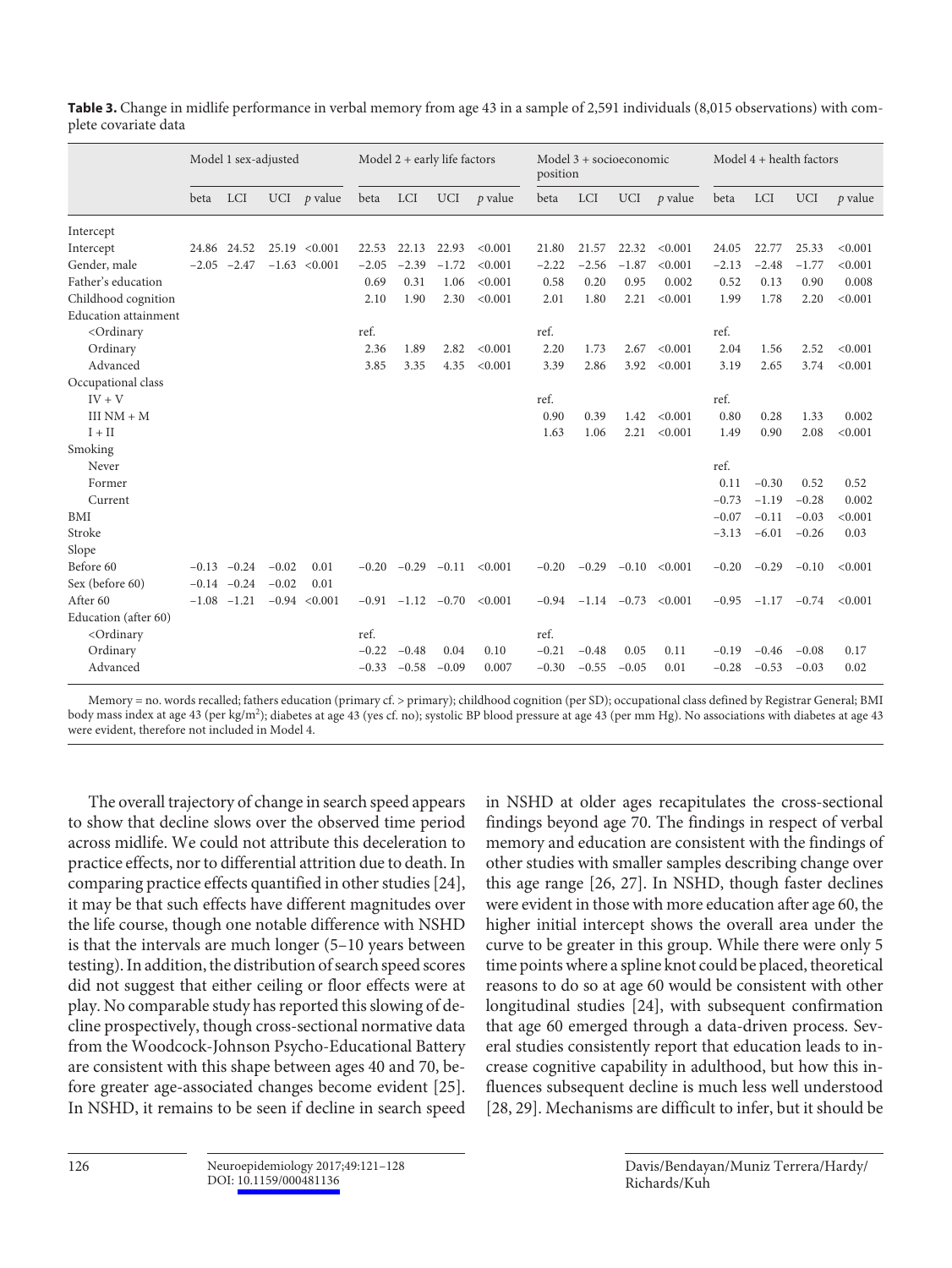emphasized in this analysis that the absolute change is modest and our findings merit further follow-up and validation in other samples. Overall, while the gains from education demonstrated in an earlier analysis of NSHD [7] appear to persist well after age 60, the general effect of education probably diminishes thereafter.

Both longitudinal measures have a degree of comparability to other tests of search speed and verbal memory. For example, the visual matching task from the Woodcock-Johnson Psycho-Educational Battery and the letter cancellation task are typical of perceptual speed tasks in that the primary manifestation of individual differences measured by the number of items correctly completed in the allotted time [25]. The verbal memory task word list test devised for NSHD is closely related to the California Verbal Learning Test [30] and measures are likely to be correspondingly similar.

With regard to health-related factors, in a sample aged 40–44 followed over 8 years, the PATH Through Life (PATH) Project showed a decline from baseline in memory and processing speed associated with cardiovascular risk factors [31]. Consistent with this, the Framingham Offspring Cohort study reported changes over 7 years in memory and executive function as well as MRI indices of vascular disease and hippocampal atrophy in a sample aged 54 (SD 9) years at baseline [32]. Conversely, the Midlife in the United States study demonstrated changes over 10 years in episodic memory and executive dysfunction appreciable in 4,955 individuals across age range 24– 75 years that appeared to be independent of health status [33]. Our data is broadly comparable with these findings, with no clear evidence that decline observed over these longer periods of follow-up is appreciably driven by health status at the beginning of this period. Nonetheless, it is prudent that midlife should be a time for identifying modifiable risks for maintaining later cognitive capabilities.

In describing the decline of verbal memory and search speed during midlife, we show that this remains an important period for maintaining lifelong cognitive capability. By implication, pathways to cognitive impairment and dementia in older age may become apparent at this age. Although better cognitive development has been associated with slower decline in later life [7, 34] in the present study, factors earlier in life influencing peak cognition had little additional bearing on a subsequent rate of decline. This was also the case for health factors such as diabetes and angina at age 43, though the proportion of individuals with these conditions at this age was low. Therefore, the degree to which midlife health (e.g., cardiovascular disease) might influence subsequent dementia risk remains

unclear. While NSHD has previously reported an association between smoking – itself an indicator of poor health – and cognition [35, 36], it may be that the cognitive impact of poor health in midlife is not evident even by age 69. This would be consistent with studies of midlife hypertension where associations with dementia and cognitive impairment over 20 years later have been observed [37, 38]. Nonetheless, adopting a lifelong approach to cognitive capability, which emphasises a role for early life in maximising peak cognitive reserve [39], and for midlife in maintaining cognitive capability, may promote public health strategies to modify socioeconomic conditions in addition to those focused on improving biological health. At the individual level, cognitive decline could be regarded as a marker of health status in mid-life, which may be reversible if changes to lifestyle are made [40].

## **Acknowledgements**

The authors thank all study members of NSHD and NSHD scientific and data collection teams. Data used in this publication is available upon request to the MRC NSHD Data Sharing Committee. Further details can be found at: http://www.nshd.mrc.ac.uk/ data. doi: 10.5522/NSHD/Q101; doi: 10.5522/NSHD/Q102; doi: 10.5522/NSHD/Q103. Daniel Davis had full access to all the data in the study and takes responsibility for the integrity of the data and the accuracy of the data analysis.

#### **Funding Sources**

The NSHD and D.K., M.R., and R.H. are supported by core funding and grant funding (programme codes: MC\_UU\_12019/1, MC\_UU\_12019/3) from the UK MRC. D.D. is funded through a Wellcome Trust Intermediate Clinical Fellowship (WT107467) and R.B. and G.M.T. are supported by the National Institute on Aging of the National Institutes of Health under award number P01AG043362. No funder had any role in the following aspects: design and conduct of the study; collection, management, analysis, and interpretation of the data; preparation, review, or approval of the manuscript; decision to submit the manuscript for publication. The authors declare no conflicts of interest.

- **References** 1 Richards M, Deary IJ: A life course approach to cognitive capability; in Kuh D, Cooper R, Hardy R, Richards M, Ben-Shlomo Y (eds): A Life Course Approach to Healthy Ageing. Oxford, Oxford University Press, 2014.
	- 2 Matthews FE, Stephan BC, Robinson L, Jagger C, Barnes LE, Arthur A, Brayne C; Cognitive Function and Ageing Studies (CFAS) Collaboration: A two decade dementia incidence comparison from the cognitive function and ageing studies I and II. Nat Commun 2016;7:11398.